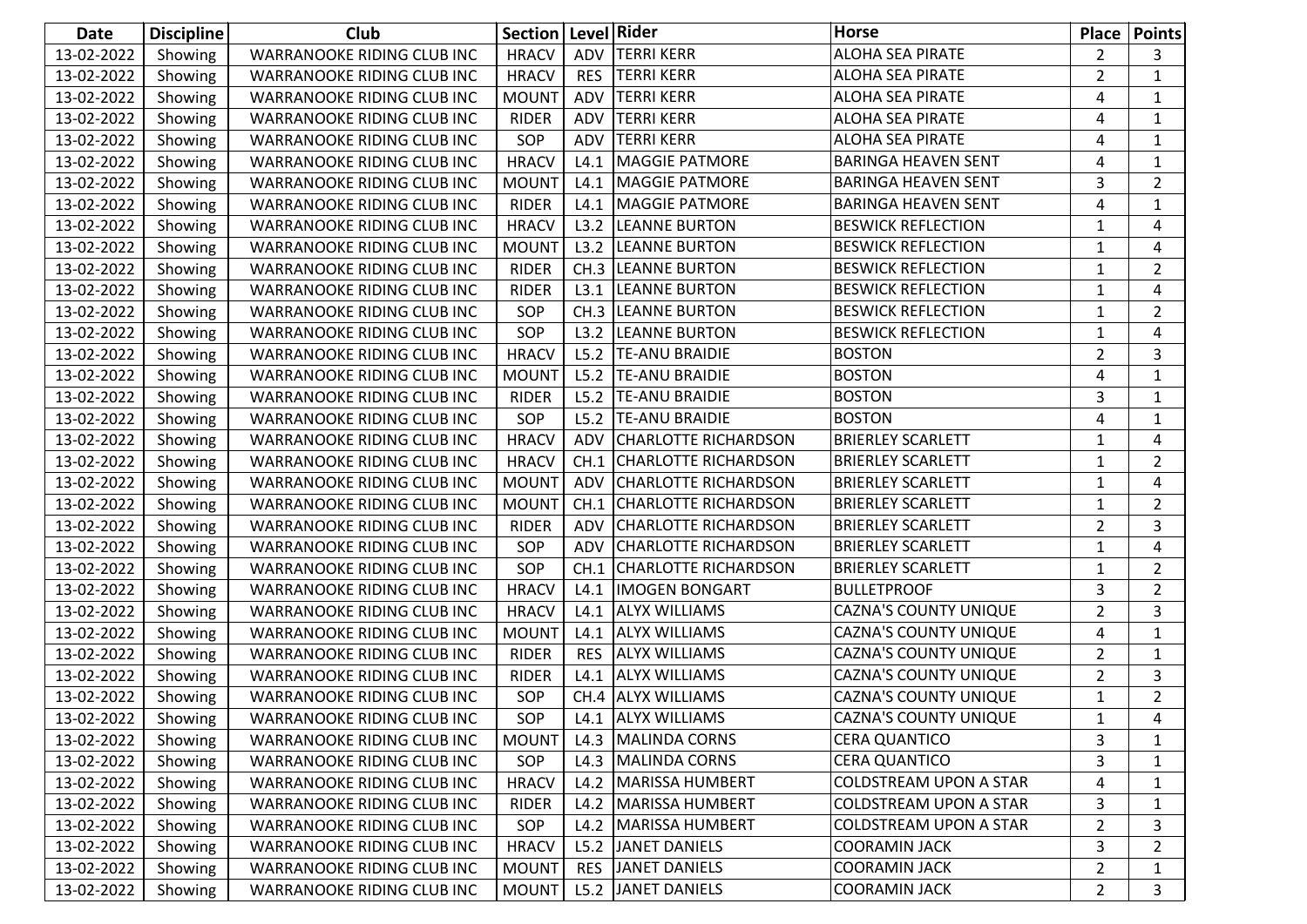| 13-02-2022 | Showing | WARRANOOKE RIDING CLUB INC        | <b>RIDER</b> | L5.2       | JANET DANIELS             | <b>COORAMIN JACK</b>     | 1              | 3              |
|------------|---------|-----------------------------------|--------------|------------|---------------------------|--------------------------|----------------|----------------|
| 13-02-2022 | Showing | WARRANOOKE RIDING CLUB INC        | <b>HRACV</b> | L4.2       | JODIE BELLMAN             | CRACKERJACK              | $\mathbf{1}$   | 4              |
| 13-02-2022 | Showing | WARRANOOKE RIDING CLUB INC        | <b>MOUNT</b> | L4.2       | <b>JODIE BELLMAN</b>      | CRACKERJACK              | 4              | 1              |
| 13-02-2022 | Showing | WARRANOOKE RIDING CLUB INC        | SOP          | L4.2       | <b>JODIE BELLMAN</b>      | <b>CRACKERJACK</b>       | 4              | 1              |
| 13-02-2022 | Showing | WARRANOOKE RIDING CLUB INC        | <b>HRACV</b> | L3.2       | <b>OLIVIA BURKE</b>       | <b>CRAFT SHOW</b>        | 3              | $\overline{2}$ |
| 13-02-2022 | Showing | WARRANOOKE RIDING CLUB INC        | <b>MOUNT</b> | L3.2       | <b>OLIVIA BURKE</b>       | <b>CRAFT SHOW</b>        | 4              | 1              |
| 13-02-2022 | Showing | WARRANOOKE RIDING CLUB INC        | SOP          | L3.2       | <b>OLIVIA BURKE</b>       | <b>CRAFT SHOW</b>        | 3              | $\overline{2}$ |
| 13-02-2022 | Showing | WARRANOOKE RIDING CLUB INC        | <b>HRACV</b> |            | L3.1 CHARLEIGH-ANNE WALSH | DANTRA PARK COMEBACK KID | $\mathbf{1}$   | $\overline{2}$ |
| 13-02-2022 | Showing | WARRANOOKE RIDING CLUB INC        | <b>MOUNT</b> |            | CH.3 CHARLEIGH-ANNE WALSH | DANTRA PARK COMEBACK KID | $\mathbf{1}$   | $\overline{2}$ |
| 13-02-2022 | Showing | WARRANOOKE RIDING CLUB INC        | <b>MOUNT</b> | L3.1       | CHARLEIGH-ANNE WALSH      | DANTRA PARK COMEBACK KID | $\mathbf{1}$   | 4              |
| 13-02-2022 | Showing | WARRANOOKE RIDING CLUB INC        | <b>RIDER</b> | L2.1       | CHARLEIGH-ANNE WALSH      | DANTRA PARK COMEBACK KID | 3              | $\overline{2}$ |
| 13-02-2022 | Showing | WARRANOOKE RIDING CLUB INC        | SOP          |            | L3.1 CHARLEIGH-ANNE WALSH | DANTRA PARK COMEBACK KID | 3              | $\overline{2}$ |
| 13-02-2022 | Showing | WARRANOOKE RIDING CLUB INC        | <b>HRACV</b> |            | L5.1 AARON KERR           | DAWN RISE CLEOPATRA      | 4              | 1              |
| 13-02-2022 | Showing | WARRANOOKE RIDING CLUB INC        | <b>MOUNT</b> |            | L5.1 AARON KERR           | DAWN RISE CLEOPATRA      | 4              | $\mathbf{1}$   |
| 13-02-2022 | Showing | WARRANOOKE RIDING CLUB INC        | <b>RIDER</b> | L5.1       | <b>AARON KERR</b>         | DAWN RISE CLEOPATRA      | 4              | 1              |
| 13-02-2022 | Showing | WARRANOOKE RIDING CLUB INC        | SOP          | L5.1       | <b>AARON KERR</b>         | DAWN RISE CLEOPATRA      | 4              | $\mathbf{1}$   |
| 13-02-2022 | Showing | WARRANOOKE RIDING CLUB INC        | <b>MOUNT</b> | L4.1       | <b>NATALIE WATERS</b>     | DEEJAY CHINA DOLL        | $\overline{2}$ | 3              |
| 13-02-2022 | Showing | WARRANOOKE RIDING CLUB INC        | <b>RIDER</b> | L2.1       | NATALIE WATERS            | <b>DEEJAY CHINA DOLL</b> | $=4$           | 1              |
| 13-02-2022 | Showing | WARRANOOKE RIDING CLUB INC        | SOP          |            | L4.1 NATALIE WATERS       | DEEJAY CHINA DOLL        | 4              | 1              |
| 13-02-2022 | Showing | <b>WARRANOOKE RIDING CLUB INC</b> | <b>HRACV</b> | ADV        | <b>NATASHA MONCKTON</b>   | <b>DM PLAYER</b>         | 4              | 1              |
| 13-02-2022 | Showing | WARRANOOKE RIDING CLUB INC        | <b>MOUNT</b> | ADV        | NATASHA MONCKTON          | <b>DM PLAYER</b>         | 3              | $\overline{2}$ |
| 13-02-2022 | Showing | WARRANOOKE RIDING CLUB INC        | SOP          | ADV        | NATASHA MONCKTON          | <b>DM PLAYER</b>         | 3              | $\overline{2}$ |
| 13-02-2022 | Showing | WARRANOOKE RIDING CLUB INC        | <b>HRACV</b> | L1         | HANNAH RAUTMAN            | DONCASVAN SEQUEL         | $\overline{2}$ | $\overline{2}$ |
| 13-02-2022 | Showing | WARRANOOKE RIDING CLUB INC        | <b>MOUNT</b> | L1         | HANNAH RAUTMAN            | DONCASVAN SEQUEL         | $\mathbf 1$    | 3              |
| 13-02-2022 | Showing | WARRANOOKE RIDING CLUB INC        | <b>RIDER</b> | L1         | HANNAH RAUTMAN            | DONCASVAN SEQUEL         | 4              | 1              |
| 13-02-2022 | Showing | WARRANOOKE RIDING CLUB INC        | SOP          | L1         | HANNAH RAUTMAN            | DONCASVAN SEQUEL         | 3              | 1              |
| 13-02-2022 | Showing | WARRANOOKE RIDING CLUB INC        | <b>MOUNT</b> | L3.1       | <b>KERRIANNE BILSON</b>   | <b>DULCINEA</b>          | $\overline{2}$ | 3              |
| 13-02-2022 | Showing | WARRANOOKE RIDING CLUB INC        | SOP          | <b>RES</b> | <b>KERRIANNE BILSON</b>   | <b>DULCINEA</b>          | $\overline{2}$ | 1              |
| 13-02-2022 | Showing | WARRANOOKE RIDING CLUB INC        | SOP          | L3.1       | <b>KERRIANNE BILSON</b>   | <b>DULCINEA</b>          | $\mathbf{1}$   | 4              |
| 13-02-2022 | Showing | WARRANOOKE RIDING CLUB INC        | <b>HRACV</b> | <b>RES</b> | <b>KIANY REID</b>         | <b>FIRST STRADA</b>      | $\overline{2}$ | $\mathbf{1}$   |
| 13-02-2022 | Showing | WARRANOOKE RIDING CLUB INC        | <b>HRACV</b> | L4.3       | <b>KIANY REID</b>         | <b>FIRST STRADA</b>      | 1              | 1              |
| 13-02-2022 | Showing | WARRANOOKE RIDING CLUB INC        | <b>MOUNT</b> |            | L4.3 KIANY REID           | <b>FIRST STRADA</b>      | $\mathbf{1}$   | 3              |
| 13-02-2022 | Showing | WARRANOOKE RIDING CLUB INC        | RIDER        |            | L4.2 KIANY REID           | <b>FIRST STRADA</b>      | $\mathbf{1}$   | $\mathbf{3}$   |
| 13-02-2022 | Showing | WARRANOOKE RIDING CLUB INC        | SOP          | L4.3       | KIANY REID                | <b>FIRST STRADA</b>      | $\mathbf{1}$   | 3              |
| 13-02-2022 | Showing | WARRANOOKE RIDING CLUB INC        | <b>MOUNT</b> | <b>RES</b> | <b>STACEY LAWRENCE</b>    | <b>FLASH GORDON</b>      | $\overline{2}$ | 1              |
| 13-02-2022 | Showing | WARRANOOKE RIDING CLUB INC        | <b>MOUNT</b> |            | L3.3   STACEY LAWRENCE    | <b>FLASH GORDON</b>      | $\mathbf{1}$   | 4              |
| 13-02-2022 | Showing | WARRANOOKE RIDING CLUB INC        | SOP          | L3.3       | <b>STACEY LAWRENCE</b>    | <b>FLASH GORDON</b>      | 4              | 1              |
| 13-02-2022 | Showing | WARRANOOKE RIDING CLUB INC        | <b>HRACV</b> |            | CH.5 ARIA MCLEOD          | <b>GEMMA</b>             | 1              | 2              |
| 13-02-2022 | Showing | WARRANOOKE RIDING CLUB INC        | <b>HRACV</b> |            | L5.1   ARIA MCLEOD        | <b>GEMMA</b>             | $\mathbf{1}$   | 4              |
| 13-02-2022 | Showing | WARRANOOKE RIDING CLUB INC        | <b>MOUNT</b> | L5.1       | <b>ARIA MCLEOD</b>        | <b>GEMMA</b>             | $\mathbf{1}$   | 4              |
| 13-02-2022 | Showing | WARRANOOKE RIDING CLUB INC        | <b>RIDER</b> |            | CH.5 ARIA MCLEOD          | <b>GEMMA</b>             | $\mathbf{1}$   | $\overline{2}$ |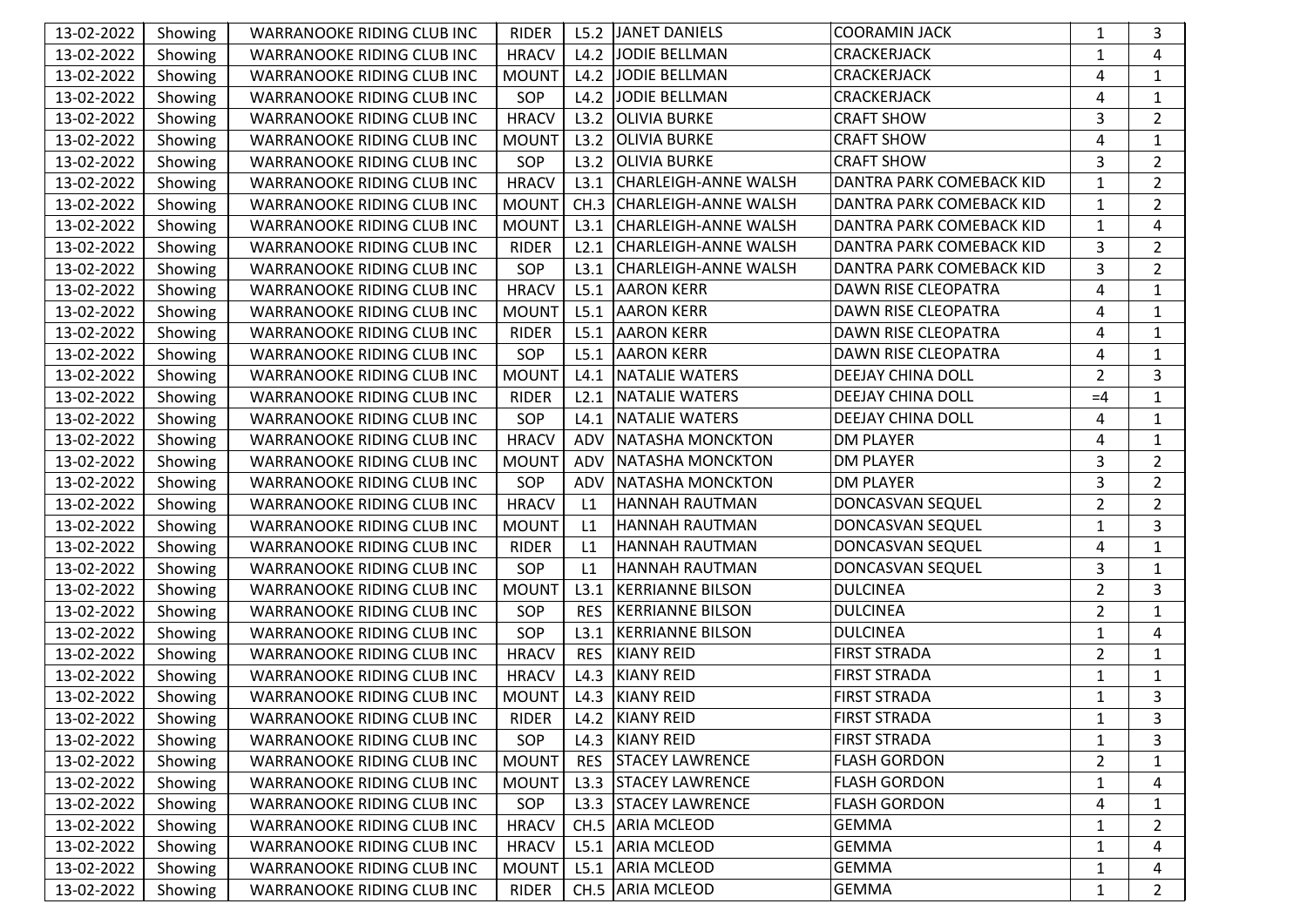| 13-02-2022 | Showing | WARRANOOKE RIDING CLUB INC        | <b>RIDER</b> | L5.1       | <b>ARIA MCLEOD</b>        | GEMMA                         | 1              | 4              |
|------------|---------|-----------------------------------|--------------|------------|---------------------------|-------------------------------|----------------|----------------|
| 13-02-2022 | Showing | WARRANOOKE RIDING CLUB INC        | SOP          | <b>RES</b> | <b>ARIA MCLEOD</b>        | <b>GEMMA</b>                  | $\overline{2}$ | 1              |
| 13-02-2022 | Showing | WARRANOOKE RIDING CLUB INC        | SOP          | L5.1       | <b>ARIA MCLEOD</b>        | <b>GEMMA</b>                  | $\mathbf{1}$   | 4              |
| 13-02-2022 | Showing | WARRANOOKE RIDING CLUB INC        | <b>MOUNT</b> | L3.1       | <b>ADRIANA DALIA</b>      | <b>GORDON PARK APPLAUSE</b>   | 3              | $\overline{2}$ |
| 13-02-2022 | Showing | WARRANOOKE RIDING CLUB INC        | <b>RIDER</b> | <b>RES</b> | <b>ADRIANA DALIA</b>      | <b>GORDON PARK APPLAUSE</b>   | $\overline{2}$ | $\mathbf{1}$   |
| 13-02-2022 | Showing | WARRANOOKE RIDING CLUB INC        | <b>RIDER</b> | L3.1       | <b>ADRIANA DALIA</b>      | <b>GORDON PARK APPLAUSE</b>   | $\overline{2}$ | 3              |
| 13-02-2022 | Showing | WARRANOOKE RIDING CLUB INC        | SOP          | L3.1       | <b>ADRIANA DALIA</b>      | <b>GORDON PARK APPLAUSE</b>   | 4              | $\mathbf{1}$   |
| 13-02-2022 | Showing | WARRANOOKE RIDING CLUB INC        | <b>HRACV</b> | L2.1       | <b>BRENDA SCOTT</b>       | <b>GP SOMETHING SPECIAL</b>   | 4              | 1              |
| 13-02-2022 | Showing | WARRANOOKE RIDING CLUB INC        | SOP          | L2.1       | <b>BRENDA SCOTT</b>       | <b>GP SOMETHING SPECIAL</b>   | 3              | $\overline{2}$ |
| 13-02-2022 | Showing | WARRANOOKE RIDING CLUB INC        | <b>HRACV</b> | CH.3       | <b>CATHERINE SFREGOLA</b> | <b>INDIAN HILL HAZEL</b>      | $\mathbf{1}$   | $\overline{2}$ |
| 13-02-2022 | Showing | WARRANOOKE RIDING CLUB INC        | <b>HRACV</b> | L3.3       | <b>CATHERINE SFREGOLA</b> | <b>INDIAN HILL HAZEL</b>      | $\mathbf{1}$   | 3              |
| 13-02-2022 | Showing | WARRANOOKE RIDING CLUB INC        | <b>MOUNT</b> | L3.3       | <b>CATHERINE SFREGOLA</b> | <b>INDIAN HILL HAZEL</b>      | $\overline{2}$ | 3              |
| 13-02-2022 | Showing | WARRANOOKE RIDING CLUB INC        | <b>RIDER</b> | <b>ADV</b> | <b>CATHERINE SFREGOLA</b> | <b>INDIAN HILL HAZEL</b>      | 3              | $\overline{2}$ |
| 13-02-2022 | Showing | WARRANOOKE RIDING CLUB INC        | SOP          | L3.3       | <b>CATHERINE SFREGOLA</b> | <b>INDIAN HILL HAZEL</b>      | $\overline{2}$ | 3              |
| 13-02-2022 | Showing | WARRANOOKE RIDING CLUB INC        | <b>HRACV</b> | L5.2       | <b>EMMA PEARSON</b>       | <b>JAROSITE UCHELLO</b>       | 4              | $\mathbf{1}$   |
| 13-02-2022 | Showing | WARRANOOKE RIDING CLUB INC        | <b>MOUNT</b> |            | CH.5 EMMA PEARSON         | <b>JAROSITE UCHELLO</b>       | $\mathbf{1}$   | $\overline{2}$ |
| 13-02-2022 | Showing | WARRANOOKE RIDING CLUB INC        | <b>MOUNT</b> | L5.2       | <b>EMMA PEARSON</b>       | <b>JAROSITE UCHELLO</b>       | $\mathbf{1}$   | 4              |
| 13-02-2022 | Showing | WARRANOOKE RIDING CLUB INC        | <b>RIDER</b> | L4.1       | <b>EMMA PEARSON</b>       | <b>JAROSITE UCHELLO</b>       | 3              | $\overline{2}$ |
| 13-02-2022 | Showing | WARRANOOKE RIDING CLUB INC        | SOP          |            | CH.5 EMMA PEARSON         | <b>JAROSITE UCHELLO</b>       | $\mathbf{1}$   | $\overline{2}$ |
| 13-02-2022 | Showing | WARRANOOKE RIDING CLUB INC        | SOP          | L5.2       | <b>EMMA PEARSON</b>       | <b>JAROSITE UCHELLO</b>       | $\mathbf{1}$   | 4              |
| 13-02-2022 | Showing | WARRANOOKE RIDING CLUB INC        | <b>HRACV</b> | <b>RES</b> | HANNAH MLYNARZ            | <b>KASPERADO D'ANDREAS</b>    | $\overline{2}$ | 1              |
| 13-02-2022 | Showing | WARRANOOKE RIDING CLUB INC        | <b>HRACV</b> | L2.1       | <b>HANNAH MLYNARZ</b>     | <b>KASPERADO D'ANDREAS</b>    | $\overline{2}$ | 3              |
| 13-02-2022 | Showing | WARRANOOKE RIDING CLUB INC        | <b>MOUNT</b> | <b>RES</b> | HANNAH MLYNARZ            | <b>KASPERADO D'ANDREAS</b>    | $\overline{2}$ | 1              |
| 13-02-2022 | Showing | WARRANOOKE RIDING CLUB INC        | <b>MOUNT</b> | L2.1       | <b>HANNAH MLYNARZ</b>     | KASPERADO D'ANDREAS           | $\overline{2}$ | 3              |
| 13-02-2022 | Showing | WARRANOOKE RIDING CLUB INC        | <b>RIDER</b> |            | CH.2   HANNAH MLYNARZ     | <b>KASPERADO D'ANDREAS</b>    | $\mathbf{1}$   | $\overline{2}$ |
| 13-02-2022 | Showing | WARRANOOKE RIDING CLUB INC        | <b>RIDER</b> | L2.1       | HANNAH MLYNARZ            | <b>KASPERADO D'ANDREAS</b>    | $\mathbf{1}$   | 4              |
| 13-02-2022 | Showing | WARRANOOKE RIDING CLUB INC        | SOP          | <b>RES</b> | HANNAH MLYNARZ            | <b>KASPERADO D'ANDREAS</b>    | $\overline{2}$ | $\mathbf{1}$   |
| 13-02-2022 | Showing | WARRANOOKE RIDING CLUB INC        | SOP          | L2.1       | <b>HANNAH MLYNARZ</b>     | KASPERADO D'ANDREAS           | 1              | 4              |
| 13-02-2022 | Showing | WARRANOOKE RIDING CLUB INC        | <b>HRACV</b> | L1         | <b>STEPH HORTON</b>       | <b>KILBURN'S MARY POPPINS</b> | 3              | $\mathbf{1}$   |
| 13-02-2022 | Showing | WARRANOOKE RIDING CLUB INC        | <b>MOUNT</b> | L1         | <b>STEPH HORTON</b>       | <b>KILBURN'S MARY POPPINS</b> | $\overline{2}$ | $\overline{2}$ |
| 13-02-2022 | Showing | WARRANOOKE RIDING CLUB INC        | <b>RIDER</b> | L1         | <b>STEPH HORTON</b>       | <b>KILBURN'S MARY POPPINS</b> | $\overline{2}$ | 3              |
| 13-02-2022 | Showing | WARRANOOKE RIDING CLUB INC        | SOP          | <b>RES</b> | <b>STEPH HORTON</b>       | <b>KILBURN'S MARY POPPINS</b> | $\overline{2}$ | 1              |
| 13-02-2022 | Showing | WARRANOOKE RIDING CLUB INC        | SOP          | L1         | <b>STEPH HORTON</b>       | <b>KILBURN'S MARY POPPINS</b> | $\mathbf{1}$   | $\mathbf{3}$   |
| 13-02-2022 | Showing | WARRANOOKE RIDING CLUB INC        | <b>HRACV</b> | L4.2       | <b>WENDY PATTINSON</b>    | LA RONALDO                    | $\overline{2}$ | 3              |
| 13-02-2022 | Showing | <b>WARRANOOKE RIDING CLUB INC</b> | <b>MOUNT</b> | L4.2       | <b>WENDY PATTINSON</b>    | LA RONALDO                    | 3              | $\overline{2}$ |
| 13-02-2022 | Showing | WARRANOOKE RIDING CLUB INC        | SOP          | L4.2       | <b>WENDY PATTINSON</b>    | LA RONALDO                    | $\mathbf{1}$   | 4              |
| 13-02-2022 | Showing | WARRANOOKE RIDING CLUB INC        | <b>HRACV</b> | L1         | <b>BIANCA FIORENTINO</b>  | <b>LORIOT PEEK-A-BOO</b>      | $\mathbf{1}$   | 3              |
| 13-02-2022 | Showing | WARRANOOKE RIDING CLUB INC        | <b>MOUNT</b> | L1         | <b>BIANCA FIORENTINO</b>  | <b>LORIOT PEEK-A-BOO</b>      | 3              | 1              |
| 13-02-2022 | Showing | WARRANOOKE RIDING CLUB INC        | RIDER        | L1         | <b>BIANCA FIORENTINO</b>  | <b>LORIOT PEEK-A-BOO</b>      | 3              | 2              |
| 13-02-2022 | Showing | WARRANOOKE RIDING CLUB INC        | SOP          | L1         | <b>BIANCA FIORENTINO</b>  | <b>LORIOT PEEK-A-BOO</b>      | $\overline{2}$ | 2              |
| 13-02-2022 | Showing | WARRANOOKE RIDING CLUB INC        | <b>HRACV</b> | <b>RES</b> | JACLYN LONG               | LOUIS                         | $\overline{2}$ | 1              |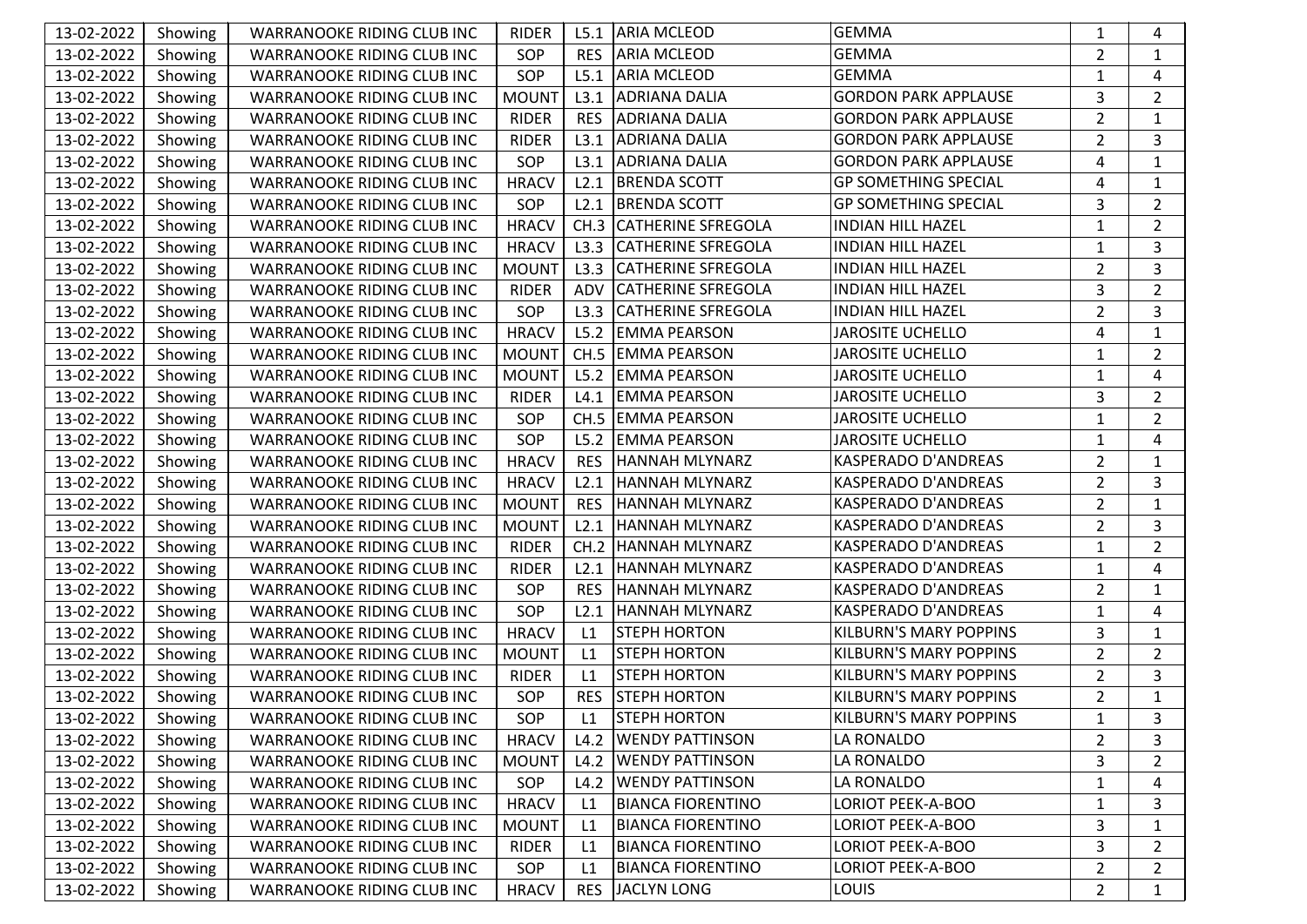| 13-02-2022 | Showing | WARRANOOKE RIDING CLUB INC | <b>HRACV</b> | L3.3       | JACLYN LONG             | <b>LOUIS</b>                 | 2              | 2              |
|------------|---------|----------------------------|--------------|------------|-------------------------|------------------------------|----------------|----------------|
| 13-02-2022 | Showing | WARRANOOKE RIDING CLUB INC | <b>MOUNT</b> | L3.3       | JACLYN LONG             | LOUIS                        | 4              | 1              |
| 13-02-2022 | Showing | WARRANOOKE RIDING CLUB INC | <b>RIDER</b> | L2.2       | JACLYN LONG             | <b>LOUIS</b>                 | $\overline{2}$ | 1              |
| 13-02-2022 | Showing | WARRANOOKE RIDING CLUB INC | SOP          | L3.3       | JACLYN LONG             | <b>LOUIS</b>                 | 3              | $\overline{2}$ |
| 13-02-2022 | Showing | WARRANOOKE RIDING CLUB INC | <b>HRACV</b> | L3.2       | <b>KATE SIDLEY</b>      | LUKI                         | $\overline{2}$ | 3              |
| 13-02-2022 | Showing | WARRANOOKE RIDING CLUB INC | <b>MOUNT</b> |            | L3.2 KATE SIDLEY        | LUKI                         | 3              | 2              |
| 13-02-2022 | Showing | WARRANOOKE RIDING CLUB INC | <b>RIDER</b> |            | L3.1 KATE SIDLEY        | LUKI                         | $\overline{4}$ | $\mathbf{1}$   |
| 13-02-2022 | Showing | WARRANOOKE RIDING CLUB INC | SOP          |            | L3.2 KATE SIDLEY        | LUKI                         | $\overline{2}$ | 3              |
| 13-02-2022 | Showing | WARRANOOKE RIDING CLUB INC | <b>HRACV</b> |            | CH.4 CHLOE SOBOTNICKI   | <b>MARSHEL</b>               | $\mathbf{1}$   | $\overline{2}$ |
| 13-02-2022 | Showing | WARRANOOKE RIDING CLUB INC | <b>HRACV</b> | L4.1       | <b>CHLOE SOBOTNICKI</b> | <b>MARSHEL</b>               | $\mathbf{1}$   | 4              |
| 13-02-2022 | Showing | WARRANOOKE RIDING CLUB INC | <b>MOUNT</b> | L4.1       | <b>CHLOE SOBOTNICKI</b> | <b>MARSHEL</b>               | 1              | 4              |
| 13-02-2022 | Showing | WARRANOOKE RIDING CLUB INC | <b>RIDER</b> |            | CH.4 CHLOE SOBOTNICKI   | <b>MARSHEL</b>               | $\mathbf{1}$   | $\overline{2}$ |
| 13-02-2022 | Showing | WARRANOOKE RIDING CLUB INC | <b>RIDER</b> | L4.1       | <b>CHLOE SOBOTNICKI</b> | <b>MARSHEL</b>               | $\mathbf{1}$   | 4              |
| 13-02-2022 | Showing | WARRANOOKE RIDING CLUB INC | SOP          | <b>RES</b> | <b>CHLOE SOBOTNICKI</b> | <b>MARSHEL</b>               | $\overline{2}$ | $\mathbf{1}$   |
| 13-02-2022 | Showing | WARRANOOKE RIDING CLUB INC | SOP          | L4.1       | <b>CHLOE SOBOTNICKI</b> | <b>MARSHEL</b>               | $\overline{2}$ | 3              |
| 13-02-2022 | Showing | WARRANOOKE RIDING CLUB INC | <b>HRACV</b> |            | L2.2 SUZANNE MOWAT      | <b>MEGGA HIT</b>             | $\mathbf{1}$   | 2              |
| 13-02-2022 | Showing | WARRANOOKE RIDING CLUB INC | <b>MOUNT</b> |            | L2.2 SUZANNE MOWAT      | <b>MEGGA HIT</b>             | $\overline{2}$ | $\overline{2}$ |
| 13-02-2022 | Showing | WARRANOOKE RIDING CLUB INC | SOP          |            | L2.2 SUZANNE MOWAT      | <b>MEGGA HIT</b>             | 3              | 1              |
| 13-02-2022 | Showing | WARRANOOKE RIDING CLUB INC | <b>HRACV</b> |            | L5.1 VICKI HALSALL      | MIRABELLA PARK MORGANA       | $\overline{2}$ | 3              |
| 13-02-2022 | Showing | WARRANOOKE RIDING CLUB INC | <b>MOUNT</b> | L5.1       | <b>VICKI HALSALL</b>    | MIRABELLA PARK MORGANA       | $\overline{2}$ | 3              |
| 13-02-2022 | Showing | WARRANOOKE RIDING CLUB INC | <b>RIDER</b> | <b>RES</b> | <b>VICKI HALSALL</b>    | MIRABELLA PARK MORGANA       | $\overline{2}$ | 1              |
| 13-02-2022 | Showing | WARRANOOKE RIDING CLUB INC | <b>RIDER</b> | L5.1       | <b>VICKI HALSALL</b>    | MIRABELLA PARK MORGANA       | $\overline{2}$ | 3              |
| 13-02-2022 | Showing | WARRANOOKE RIDING CLUB INC | SOP          | L5.1       | <b>VICKI HALSALL</b>    | MIRABELLA PARK MORGANA       | 3              | $\overline{2}$ |
| 13-02-2022 | Showing | WARRANOOKE RIDING CLUB INC | SOP          |            | L5.2 LISA DOMBI         | <b>MT SPICE GIRL</b>         | $\overline{2}$ | 3              |
| 13-02-2022 | Showing | WARRANOOKE RIDING CLUB INC | <b>MOUNT</b> |            | L3.2 SHELLEY SHIPTON    | NEVERTIRE JUST DANE          | $\overline{2}$ | 3              |
| 13-02-2022 | Showing | WARRANOOKE RIDING CLUB INC | <b>RIDER</b> |            | L3.1   SHELLEY SHIPTON  | NEVERTIRE JUST DANE          | 3              | $\overline{2}$ |
| 13-02-2022 | Showing | WARRANOOKE RIDING CLUB INC | SOP          |            | L3.2   SHELLEY SHIPTON  | NEVERTIRE JUST DANE          | 4              | 1              |
| 13-02-2022 | Showing | WARRANOOKE RIDING CLUB INC | <b>MOUNT</b> |            | L3.1 STEPH HORTON       | PRADA PINES SIMPLY SCRUMPTIO | 4              | 1              |
| 13-02-2022 | Showing | WARRANOOKE RIDING CLUB INC | SOP          |            | L3.1 STEPH HORTON       | PRADA PINES SIMPLY SCRUMPTIO | $\overline{2}$ | 3              |
| 13-02-2022 | Showing | WARRANOOKE RIDING CLUB INC | <b>MOUNT</b> | L2.1       | <b>REBECCA DOOLAN</b>   | RALEIGH AMAZING GRACE        | 3              | $\overline{2}$ |
| 13-02-2022 | Showing | WARRANOOKE RIDING CLUB INC | <b>RIDER</b> | <b>RES</b> | <b>REBECCA DOOLAN</b>   | <b>RALEIGH AMAZING GRACE</b> | $\overline{2}$ | 1              |
| 13-02-2022 | Showing | WARRANOOKE RIDING CLUB INC | <b>RIDER</b> |            | L2.1 REBECCA DOOLAN     | RALEIGH AMAZING GRACE        | $\overline{2}$ | 3              |
| 13-02-2022 | Showing | WARRANOOKE RIDING CLUB INC | SOP          |            | L2.1 REBECCA DOOLAN     | RALEIGH AMAZING GRACE        | 4              | $\mathbf{1}$   |
| 13-02-2022 | Showing | WARRANOOKE RIDING CLUB INC | <b>MOUNT</b> |            | L2.2 STEVEN GIBBONS     | <b>REGAL BENTONELLO</b>      | 1              | 3              |
| 13-02-2022 | Showing | WARRANOOKE RIDING CLUB INC | <b>RIDER</b> | <b>RES</b> | <b>STEVEN GIBBONS</b>   | <b>REGAL BENTONELLO</b>      | $\overline{2}$ | 1              |
| 13-02-2022 | Showing | WARRANOOKE RIDING CLUB INC | RIDER        | L1         | <b>STEVEN GIBBONS</b>   | <b>REGAL BENTONELLO</b>      | $\mathbf{1}$   | 4              |
| 13-02-2022 | Showing | WARRANOOKE RIDING CLUB INC | SOP          |            | CH.2 STEVEN GIBBONS     | <b>REGAL BENTONELLO</b>      | $\mathbf{1}$   | 2              |
| 13-02-2022 | Showing | WARRANOOKE RIDING CLUB INC | SOP          |            | L2.2 STEVEN GIBBONS     | <b>REGAL BENTONELLO</b>      | 1              | 3              |
| 13-02-2022 | Showing | WARRANOOKE RIDING CLUB INC | <b>HRACV</b> |            | L3.2 CARMEN LEIGH       | <b>ROCKWELL EVIE</b>         | 4              | 1              |
| 13-02-2022 | Showing | WARRANOOKE RIDING CLUB INC | <b>HRACV</b> |            | L2.1 STELLA STEVENSON   | ROXBURY MELCOME PARK         | 3              | 2              |
| 13-02-2022 | Showing | WARRANOOKE RIDING CLUB INC | <b>MOUNT</b> |            | L2.1 STELLA STEVENSON   | ROXBURY MELCOME PARK         | 4              | $\mathbf{1}$   |